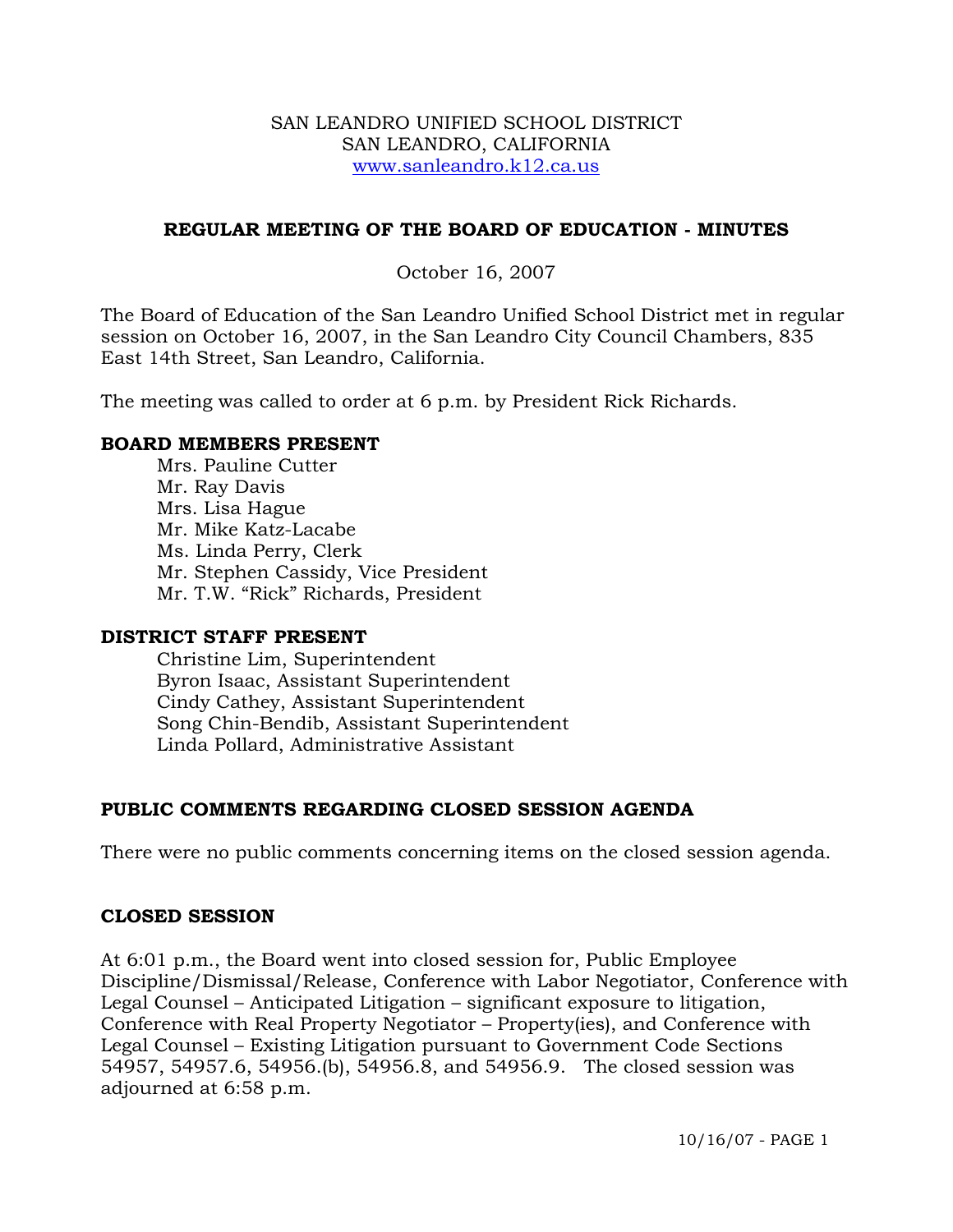The Board returned to open session at 7:03 p.m. with the Pledge of Allegiance to the Flag led by San Leandro High School Associate Principal Linda Granger. President Richards said the Board had been in closed session where no action was taken.

# **APPROVAL OF AGENDA**

On a motion made by Mr. Davis and seconded by Ms. Perry, the Board approved the agenda for the regular meeting of October 16, 2007, by a 7-0 vote.

**REPORTS** Student Representatives' Reports – San Leandro High School representative Astrida Fernandez updated the Board on activities at the high school. She sadly announced that tragedy hit the San Leandro High School campus this week, with the death of Leandro High School senior, and varsity football player, Gregory Ballard. A candlelight vigil is planned for tomorrow, October 17, 6 p.m. in the Quad and everyone is invited.

> Homecoming is next week with activities planned in the morning and at lunch. The Homecoming Royalty Lunch will be Wednesday, October 24, with a Rally at 6 p.m. in the gym. The Homecoming dance and game are on Friday night, October 26. On Thursday, the freshman classes will be attending an assembly on the importance of grades and how to be successful at San Leandro High. Last weekend over 100 students participated in Washington Elementary School's festival.

 Parks & Recreation Commission Report: Juan Manuel Martinez, San Leandro Unified School District Representative updated the Board on the Parks & Recreation Commission. He acknowledged those who participated in the Bancroft Middle School Field inaugural lap on Oct. 8, adding that it was a great event. He reported that he has now been assigned to oversee Bonnaire and Warden Parks for the next six months. The commission discussed the golf course and on October 1, and the City Council approved Request for Qualification (RFQ) for a Master Developer for the Shoreline-Marina Area. It is estimated that RFQs will be sent out to perspective bidders in early November with responses due by February 2008.

Mrs. Cutter asked Mr. Martinez to keep the Board updated on plans for a San Leandro dog park.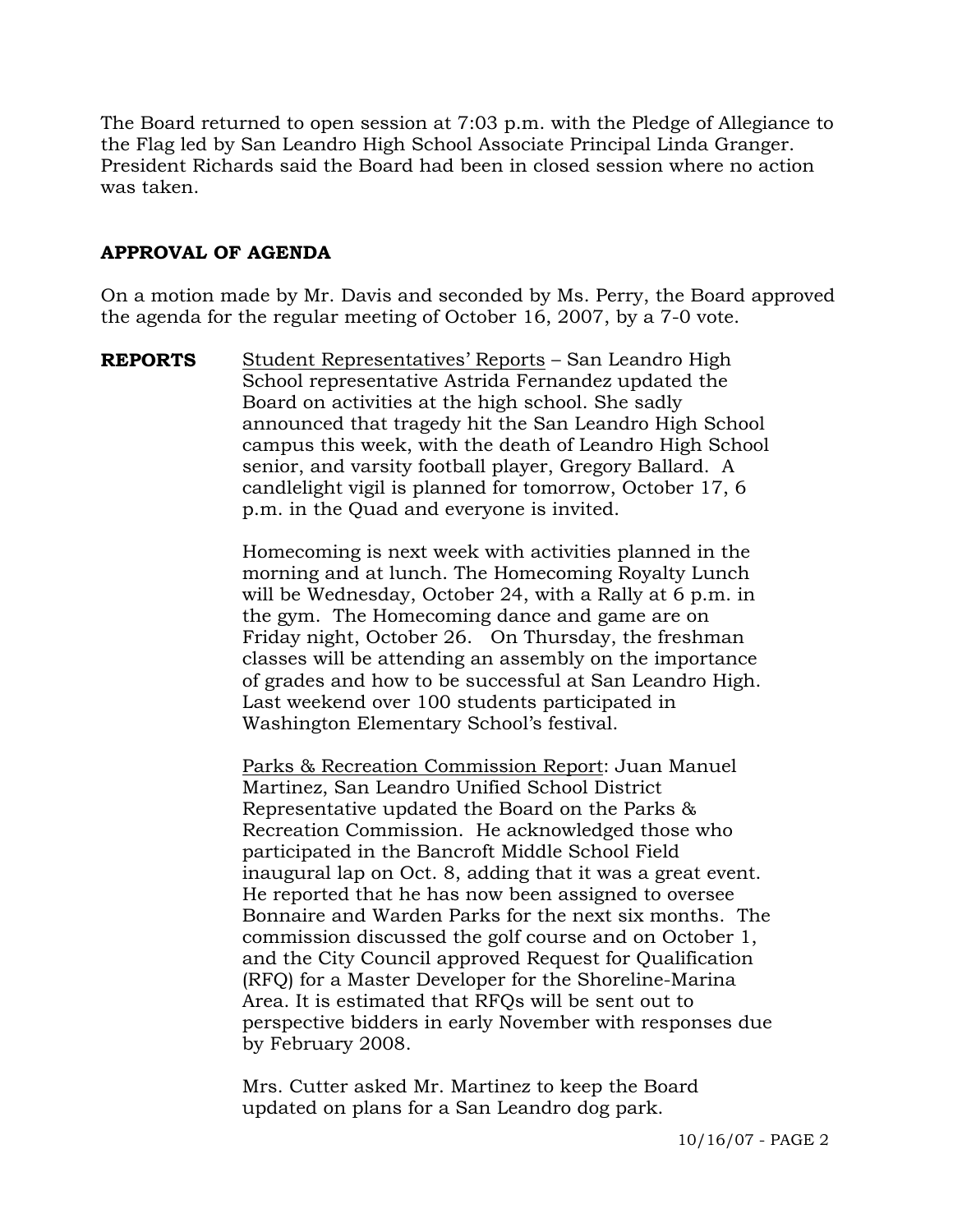# **PRESENTATIONS**

- \* Certificates of Appreciation were presented to the following San Leandro High School staff acknowledging their hard work towards developing our Career Technical Education (CTE) CTE Facilities Grant applications and supporting the District's efforts to ensure that our students get the highest quality Career Technical Education and graduate with marketable career skills.
	-
	- Principal Amy Furtado Associate Principal Linda Granger
	- Emily Kaplan, Grant Writer Andrew Shyers
	- Tony Farley **y Gold Communist Practice Communist Practice Communist Practice Communist Practice Communist Practice Communist Practice Communist Practice Communist Practice Communist Practice Communist Practice Communist**
	- Dion D'Amico Mary Styner
	- Deborah Maynard Phil Hargrave
- 
- 
- \* Director of Measure B and Bond Projects Michael Murphy and San Leandro High School Principal Amy Furtado gave a joint presentation on the process and work of the Measure B Steering Committee.

Mr. Murphy presented an updated *"Measure B Major Construction Projects Design Schedule Steering Committee/Board Meeting Schedule"*  Matrix.

Principal Amy Furtado presented the Conceptual Designs as approved by the Steering Committee on October 3, 2007, for the Arts Education Center (AEC), Career Technical Center (CTE) and the Library Expansion on the San Leandro High School campus. The Steering Committee gave the architectural teams of WLC and AEDIS constructive comments as to the master plan and the conceptual floor plan of the AEC. AEDIS and WLC architects were present to respond to questions.

## Arts Education Center (AEC)

Principal Furtado walked the Board through the evolution of the Arts Education Center. She showed schematics of the progression from schemes A to G. She noted that the original design was a two story design with the music program housed on the first floor and the San Leandro Academy for Multimedia (SLAM) program on the second floor; however, in order to get the building down to the square footage supported by the bond budget, it was necessary to re-think the design and make some cuts, which became very challenging.

While the music teachers had concerns over the heating, ventilation, leaky roof and needed cosmetic work for M1, they really liked the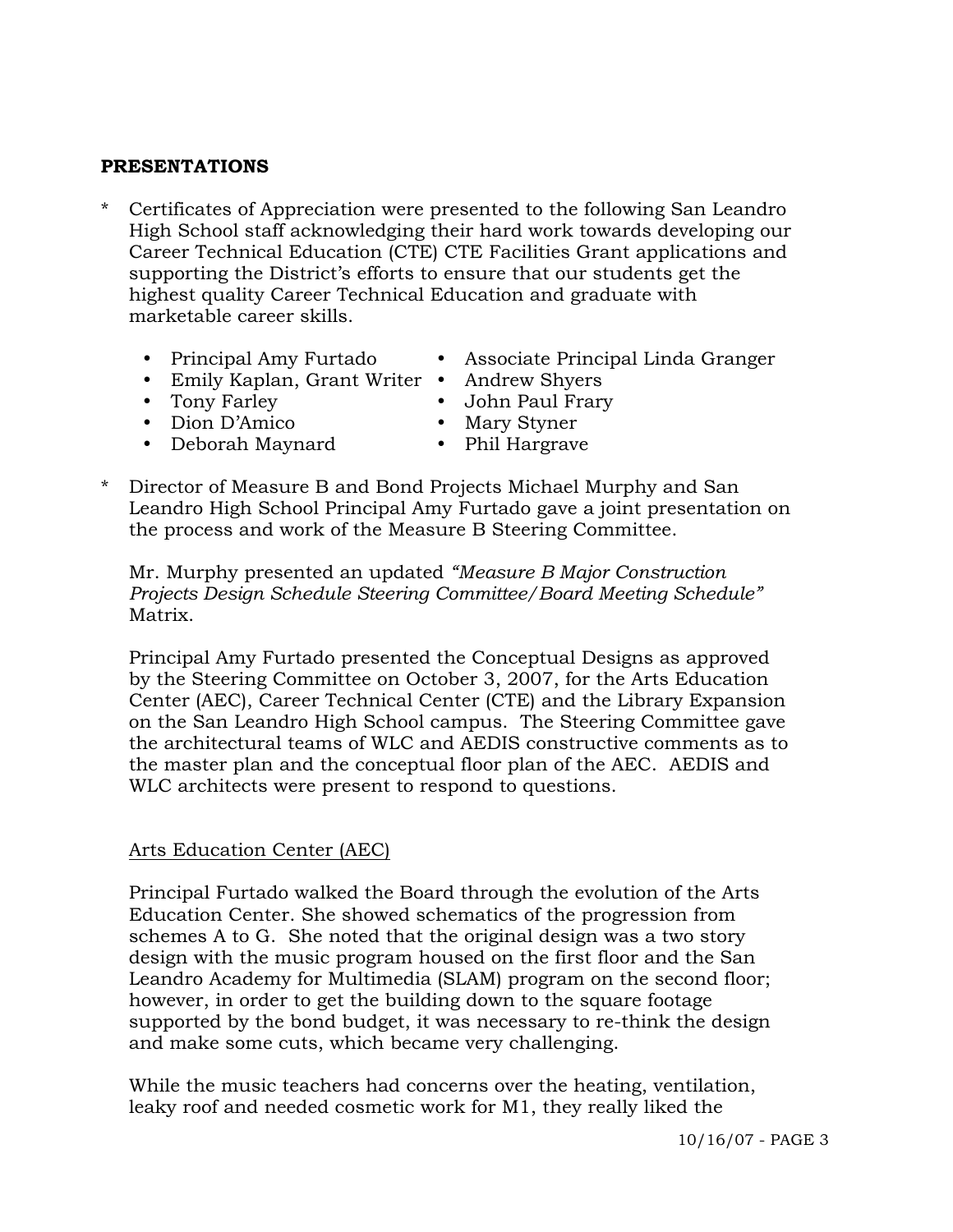acoustics and preferred to remain in the current building. Keeping those considerations in mind, the final design became a more compressed one-story 550-seat theatre (which would allow for more frontage at the entrance of the AEC), and included a lobby entrance, art gallery, drama classrooms, with dressing rooms, scene shop and prop shop, and "tilted" classroom designs for the SLAM program and two additional classrooms. In addition, Ms. Furtado explained that with M1 remaining in its current location, the budget allocated to demolish the music building could be used for the upgrades needed. It was noted that the committee would continue to work with the architects to "tweak" some minor concerns.

# **PUBLIC COMMENT**

• Mark Morrish, a member of the Steering Committee and music director at the San Francisco Opera, addressed the Board regarding his concern that music classrooms would not be housed in the AEC. He suggested that the Board consider possibly building a 450-seat theatre which would open up viable space for the music program.

The Board asked for further clarification with the regards to the design proposed such as points of access into the AEC during and after school hours, restroom accessibility for students, theatre seating and storage, wheelchair access, the orchestra pit, and sound system.

With regards to the SLAM classrooms, Ms. Furtado explained that students would enter the classrooms through the internal halls. In addition, double doors, that can be locked, will be installed to prevent entrance to the stage area during nonperformance times.

Regarding the square footage of the SLAM classrooms and if the area was flexible should the need for such a program decline in the future, staff explained that while the area is essentially the same square footage as the space currently being used, it was more about configuration, noting that the classrooms can be used by students for multiple purposes. It was also the opinion of the principal that there would always be a need for media arts on a school campus. In addition, as far as incorporating traditional arts, and painting in the AEC, Ms. Furtado indicated that the art teachers were happy with their current location, and only requested that exhibition space be provided to display student artwork, which was addressed in the design.

The Board asked staff to provide site elevations which would further explain the relationships between the different areas of the building, and clarification regarding the drop off zone for the AEC. In addition to suggesting that future presentations focus on the design changes and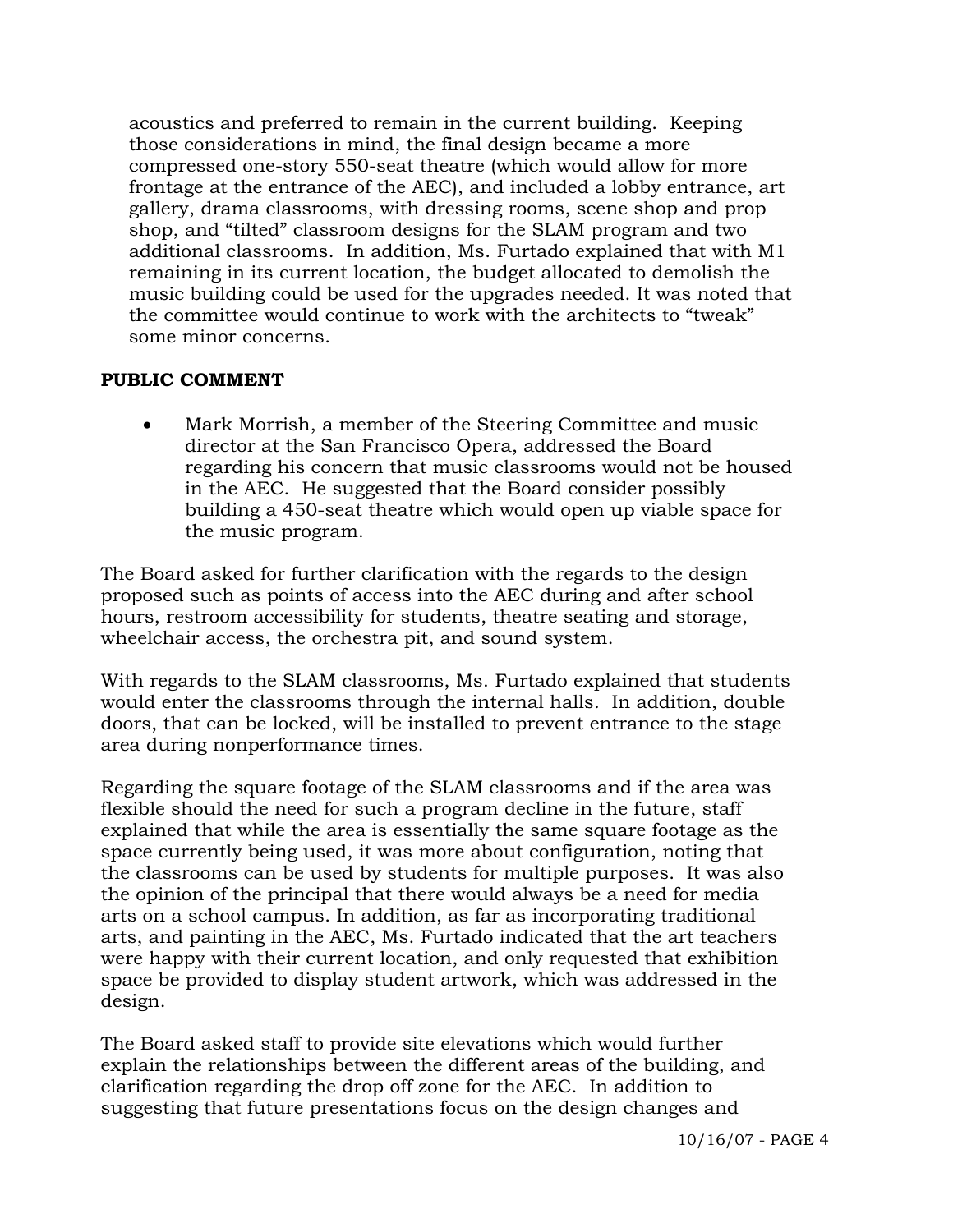upgrades of the music building, the Board asked for a cost breakdown of the present design of the AEC and the music building renovations, and if any cost estimates for maintaining and operating the AEC had been calculated.

# Career Tech Center:

Principal Furtado reviewed the current program spaces for the shop classes as a way of providing a better understanding of the changes being proposed. Joe Vela from AEDIS Architecture reviewed the schematic plans for the Career Technology Education (CTE) center, noting that until the District receives the expected funding from most, if not all of the five grants from the Prop 1D, CTE facilities, the scope being proposed is based on bond money only and includes moving the metal shop, upgrading electric utilities (grounding), improving lighting, ADA restroom upgrades, sinks & eyewashes, repairing exhaust and dust systems, structural upgrades, new roof, painting interior & exterior, fire alarm upgrades, and low voltage for modification.

To further explain the new classroom configurations and to answer questions raised by the Board, staff provided the following explanations:

- The wood shop teacher felt that a double door without a center bar was all that was needed to move scenery, etc. from the wood shop area to the theatre, rather than a roll up door that was being proposed. In addition, Ms. Furtado stated that with the additional 1600 square foot classroom space in the wood shop, installation of a moveable partition was being considered so that the space had more versatility.
- The mezzanine area will not be demolished. It is currently being used for wood storage and will continue to do so, noting that additional ADA expenses would be needed if the area was to be renovated for classrooms or office space.
- Slates may be added to the existing fence behind the building to prevent outside accessibility, noting that with the potential of additional funding, paving this back area is also being considered.
- Regarding solar panels, staff indicated that in addition to the cost factor, the building was not flat and the roof does undulate, which is something the District would need to consider.
- Staff was also asked to provide site maps that illustrate the pathways and spaces between buildings.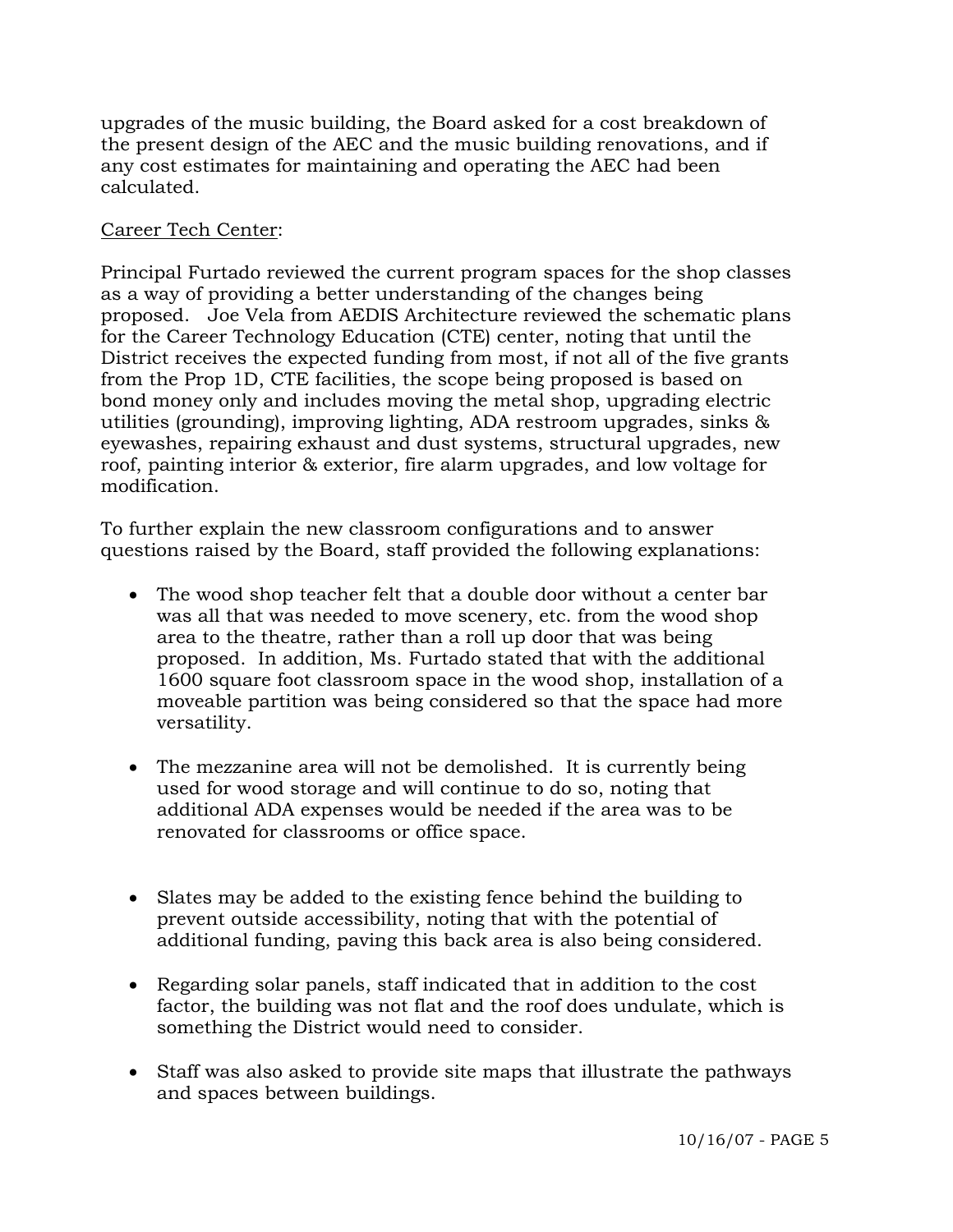### Library Expansion:

Ms. Furtado shared the original and the unanimously agreed-upon design of the library expansion from the Conceptual Design team. She explained that it was important to the team that an expanded printed material stacking area, and a second computer lab be incorporated into the new design. As a result, the final design illustrated that not only will the expanded computer lab, and expanded printed materials stacking area accommodate two classrooms in the lab at one time, students will be well served, well supervised and meet the needs of students who are doing research in the library.

Joe Vela from AEDIS Architecture mapped out the details of the proposed design including technology, print collection, seating, natural lighting, and natural ventilation.

Staff explained that in addition to gaining 2200 square feet there would be an increase of 13,000 volumes, which is 3,000 more than the staterecommended 10,000 volumes (15 books per student).

Staff also indicated that with the removal of some of the portables, staff parking would change. It was noted that the ideal situation would be to provide students with more accessibility to the athletic fields, basketball courts, etc. rather than see the area where the portables were located replaced with cars; however, discussions were still in progress.

Regarding California Solar Initiative, Mr. Murphy said that when the technical team looked into funding opportunities, it became quite evident that the level of technical involvement required to complete the application was quite complex, noting that it would be necessary to analyze the 9th grade campus at cost of \$10,000 to the District before we could proceed.

The Board thanked the presenters for the informative presentation, making this a very "painless process".

Following the presentation, Principal Amy Furtado requested that the Board adjourn tonight's meeting in memory of Gregory Ballard, the San Leandro High School senior who was tragically killed on Saturday night, October 13, 2007.

#### **PUBLIC TESTIMONY ON NON-AGENDA ITEMS**

None

The Board took a break at 8:55 p.m. and returned at 9 p.m.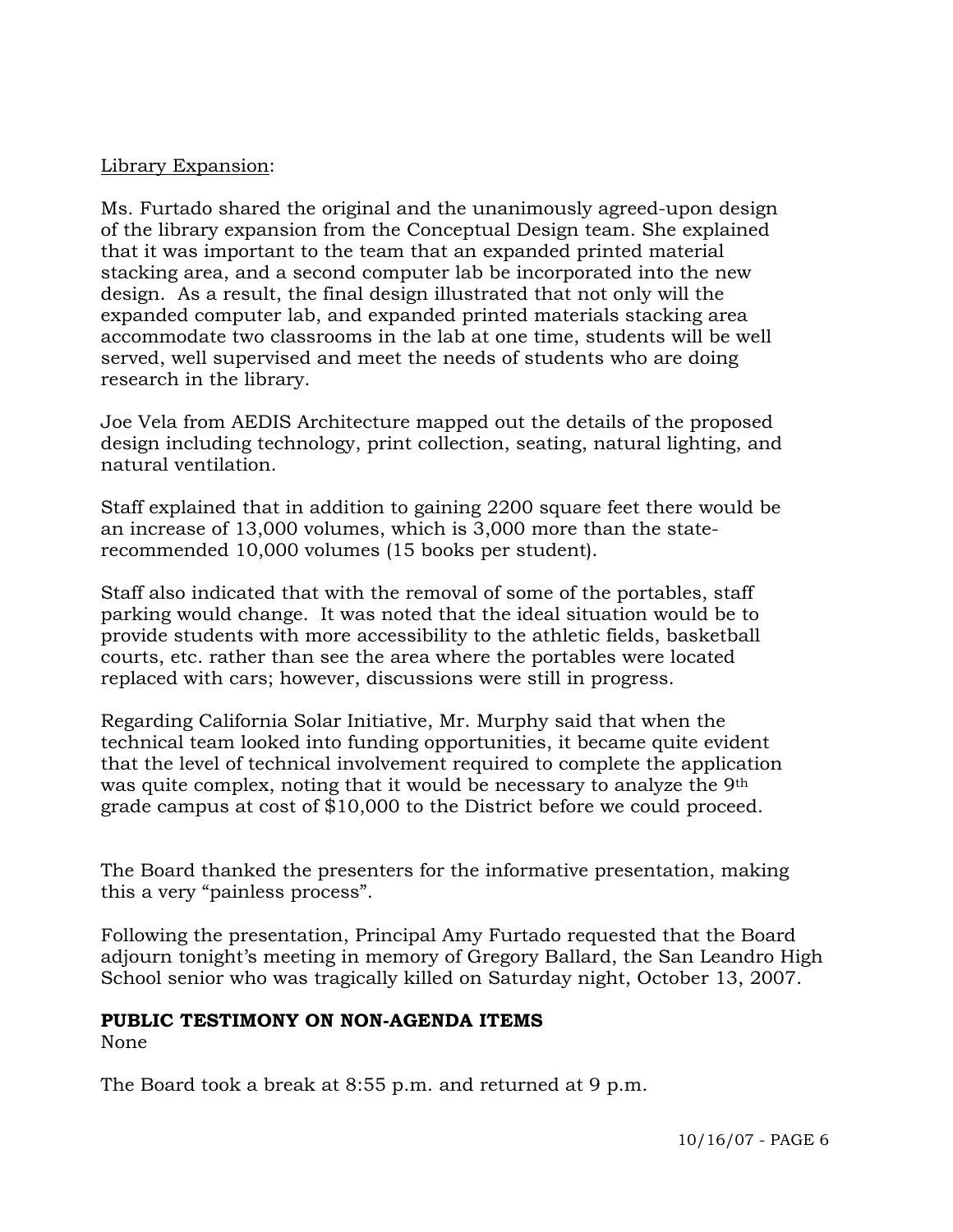### **REPORTS**

- 1) Correspondence Clerk Perry reported receipt of the following emails between October 3-16, 2007: from Roxanne Ansolabehere regarding Tech funding; from Jon Sherr regarding agenda request; from John Kaplan regarding Invitation to Fall Fest 2007 Senior Services Foundation; from Mary Styner regarding Business Academy Career Day – November 2; from Dan Martin regarding Colorado educator's presentation; and from California School Rankings - Muir Middle School.
- 2) Superintendent's Report Superintendent Lim expressed her sadness over the loss of San Leandro High School student Gregory Ballard. She reiterated that on Wednesday, October 17, 6 p.m. there will be a candlelight vigil and prayer at San Leandro High School in the Quad. Funeral services will be on Friday, October 19, 10 a.m. at the Chapel of Chimes in Piedmont, and next Wednesday, October 24, from 2:15-3:15, there will be a ceremony in the high school gym with a slide show, prayers, words from the family, followed by a tree planting. She invited the community and Board members to attend.

The "Teacher of the Year" ceremony was wonderful and thanked those Board members who were able to attend, noting that when a copy of the video is received, it will be shared with the Board.

She reported that the Bancroft Field Ribbon Cutting Ceremony was a wonderful event and thanked the Board for attending. She thanked Mrs. Cutter for suggesting paying tribute to Bob Williams and having the family unexpectedly attend was a great moment. She thanked Michael Murphy for his leadership on this project and Board members who worked with the Bancroft neighbors, architects, and City management team, making sure that the neighbors' needs were taken into consideration. The Superintendent said that success of this collaboration between the City and District is a stepping stone towards continued joint use and partnerships, adding that we need to continue to celebrate these milestones that build a better community and better school district. Ms. Lim said that staff worked diligently with visitors from the Alameda County Office of Education on the Williams' Lawsuit, reporting that our four schools all have proper and adequate materials. She thanked Assistant Superintendent Cindy Cathey and Director of Curriculum and Instruction Judith Cameron for meeting that challenge.

She reported that the District has signed up for the Veterans Parade on November 11 at 11 a.m., and asked that Board members let her know if they would like to ride on the float.

Monday, October 22, will be the second Staff Development Day. Elementary staff will be meeting in the morning, and secondary will meet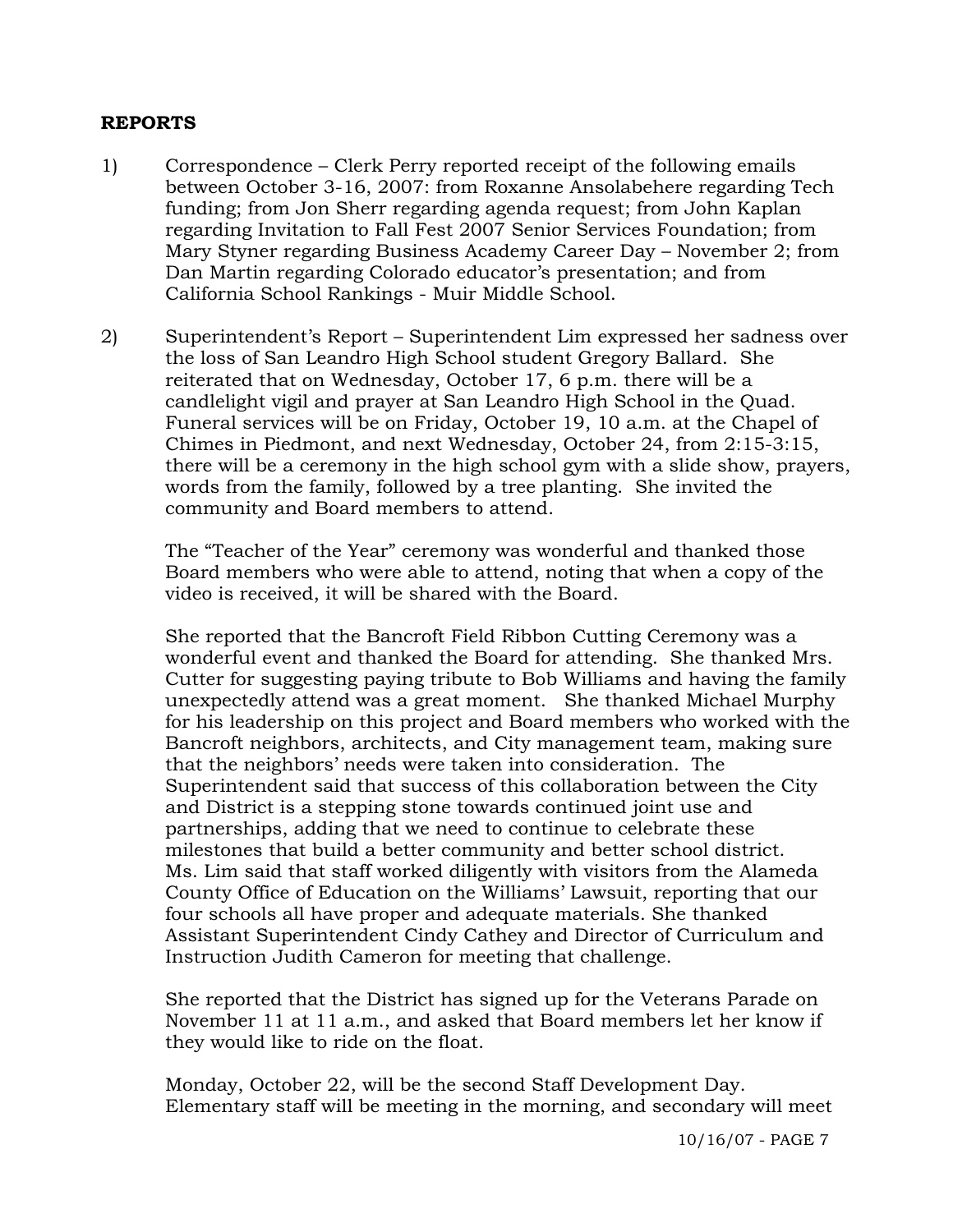in the afternoon at the high school. In celebration of the District's great test scores and accomplishments, a community barbeque, hosted by Educational Services, has also been planned for that day.

- 3) Board Committee Reports
	- Communication- Mr. Katz reported that the committee met on October 15 where they focused on reviewing the Measure B community newsletter. A revised copy is expected to be included in this week's *Confidentially Speaking*.
- 4) Board Representatives' Reports
	- Eden Area Regional Occupational Mr. Richards reported that the Council met on October 4, 2007. Tours of the Hayward campus for sophomores at each school are scheduled for December 11, adding that if anyone is interested he will pass on the date and times. The Council received a letter from the Alameda County Office of Education regarding their budget and "all is well".

## **CONSENT ITEMS**

Board members requested that the following Consent Items were pulled:

| Trustee Hague | $1.2\text{-C}$ | Approval of Board Minutes – September 18, 2007                           |
|---------------|----------------|--------------------------------------------------------------------------|
|               |                | 3.4-C Out-of-State Field Trip for San Leandro High School's              |
|               |                | Distributive Education Clubs of American (DECA)                          |
| Trustee Katz  |                | 3.5-C Memorandum of Understanding Between the San                        |
|               |                | Leandro Unified School District and the California                       |
|               |                | Partnership for Achieving Students Success (Cal-Pass),                   |
|               |                | 4.4-C Keygent Contract for RecoverMax Benefit Eligibility                |
|               |                | Review.                                                                  |
|               |                | Trustee Cutter 2.2-C Revised Job Description and Position for the 50 FTE |
|               |                | Community Service/.50 FTE Measure B Bond Accounts                        |
|               |                | Payable Technician                                                       |
| Trustee Perry |                | 4.5-C Service Agreement for Paradigm Health Care Services                |
|               |                |                                                                          |
| Mr. Richards  |                | 2.1-C Acceptance of Personnel Report                                     |
|               |                |                                                                          |
| Mr. Cassidy   |                | 1.1-C Approval of Board Minutes – September 5, 2007                      |
|               |                |                                                                          |

## Educational Services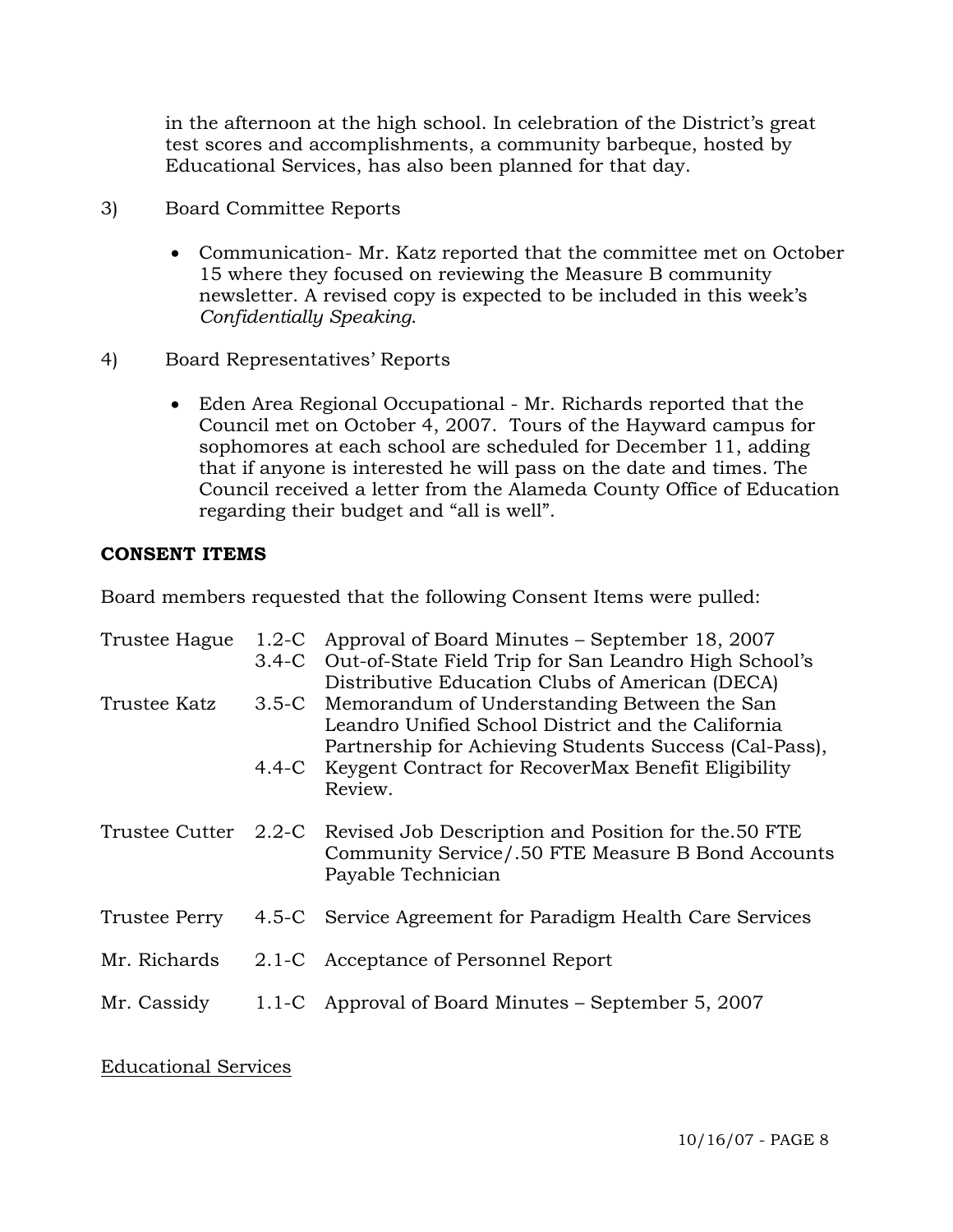- 3.1-C Acceptance of Donations
- 3.2-C Non-Public School Contracts
- 3.3-C Memorandum of Understanding between San Leandro Unified School District and Success Chess Schools for After School Education and Safety (ASES) Program

## Business Operations

- 4.1-C Ratification of Payroll for September 2007
- 4.2-C Approval of Bill Warrants
- 4.3-C Resolution #07-45 to Declare Equipment Surplus and/or Obsolete

## Facilities and Construction

| $5.1-C$ | Change Order #2 for Garfield and Monroe Elementary Schools      |
|---------|-----------------------------------------------------------------|
|         | Roofing Project with State Roofing Systems                      |
| $5.2-C$ | Notice of Completion for Garfield and Monroe Elementary Schools |
|         | Roofing Project with State Roofing Systems                      |

- 5.3-C Notice of Completion for McKinley, Roosevelt, and Washington Elementary Schools Roofing Project with State Roofing Systems
- 5.4-C Notice of Completion for San Leandro High School and Jefferson Elementary School Roofing Project with Alcal Roofing
- 5.5-C Resolution #07-44, Sustainability & the Design and Construction of High Performance Schools

On a motion made by Mr. Davis and seconded by Ms. Perry, the Board approved the remaining consent items by a 7-0 vote.

#### General Services

1.1-C Approval of Board Minutes – September 5, 2007

Mr. Cassidy realized that he should have pulled 1.2-C.

On a motion made by Mr. Davis and seconded by Mr. Cassidy, the Board approved the Board Minutes for September 5, 2007, by a 7-0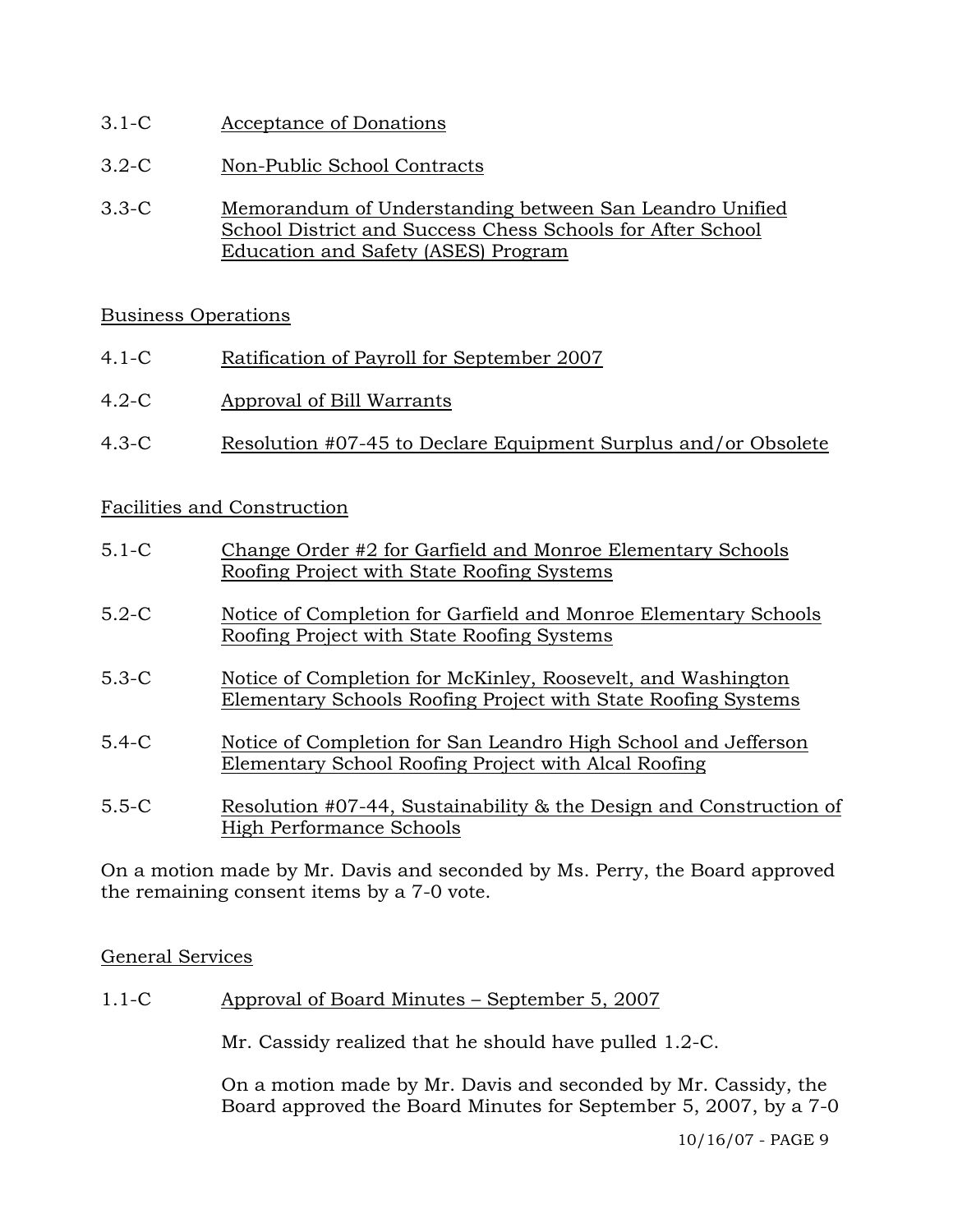vote.

# 1.2-C Approval of Board Minutes – September 18, 2007

Mrs. Hague noted that on page 18, the Clerk should be Linda Perry.

Mr. Cassidy recalled that on page 16 following comments made by President Richards, a vote was taken to adjourn the meeting before he requested to speak, which was not noted in the minutes.

Mr. Davis recalled that a second was not received, so his motion died. Mr. Cassidy asked that this be reflected in the minutes.

Mr. Cassidy would also like his remarks indicating that a large body of educational research shows a correlation between poverty and English fluency and student achievement included in his comments.

Ms. Perry felt that those comments were made at the subsequent meeting. Mr. Cassidy asked that the tapes be reviewed.

On a motion made by Mr. Katz, and seconded by Mrs. Cutter, the Board approved the minutes of September 18, 2007, as amended, noting that the tape would be reviewed to confirm that Mr. Cassidy's comments were actually made at the September 8 meeting by a 7-0 vote.

#### Human Resources

#### 2.1-C Acceptance of Personnel Report

Superintendent Lim noted that on page 10 under Classified Employees, Employee 648 transfer location should be to McKinley and not Monroe.

On a motion made by Mr. Richards and seconded by Mrs. Hague, the Board approved the Personnel Report, as amended, by a 7-0 vote.

#### 2.2-C Revised Job Description and Position for the.50 FTE Community Service/.50 FTE Measure B Bond Accounts Payable Technician

Mrs. Cutter raised several concerns regarding the number of employees being funded from Measure B, if the salary range for both positions was the same, that "limited term" was not indicated on the Measure B job description, what happens when the term comes to an end, and if CSEA is in agreement.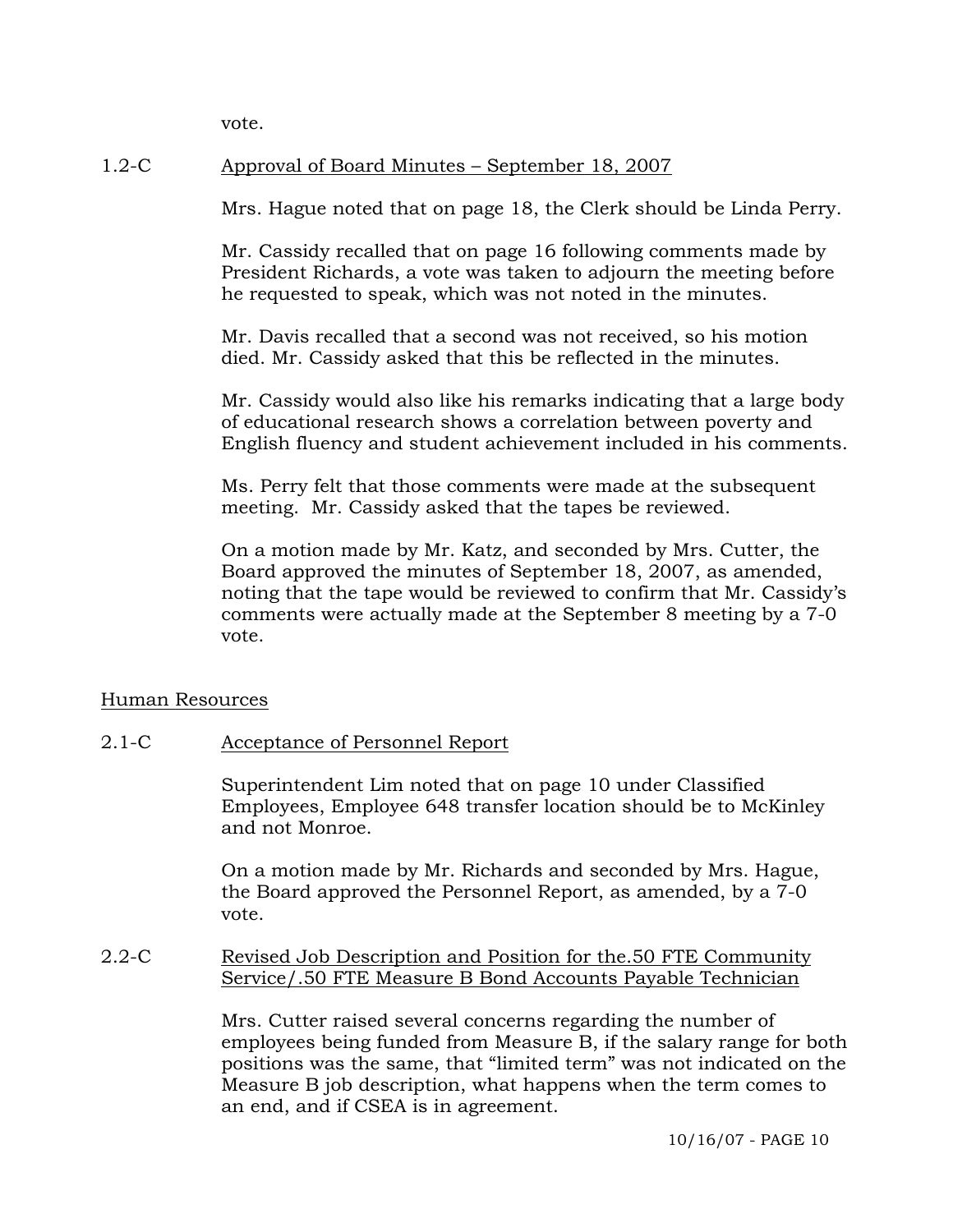Staff indicated that 3.5 FTE was funded by Measure B, and both positions were at the same salary range and Assistant Superintendent Bryon Isaac said that CSEA approved the recommendation with the agreement that the employee would return to her previous duties at the end of the term. Mrs. Cutter, however, was still not satisfied and requested that this be tabled to the next regular Board meeting so that all of the uncertainties could be clearly stated in the recommendation and the noted corrections would be included on the job description.

On a motion made by Mrs. Cutter and seconded by Mr. Davis, the Board tabled the revised job description and position for the.50 FTE Community Service/.50 FTE Measure B Bond Accounts Payable Technician to the October 18 special meeting, to give staff time to clarify the job title and process once the position comes to an end by a 7-0 vote.

## Educational Service

3.4-C Out-of-State Field Trip for San Leandro High School's Distributive Education Clubs of American (DECA)

> Staff confirmed for Mrs. Hague that a credentialed staff member would be chaperoning this trip. On a motion made by Mrs. Hague, and seconded by Mr. Katz, the Board approved the out-of-state field trip for San Leandro High School's Distributive Education Clubs of America (DECA) by a 7-0 vote.

3.5-C Memorandum of Understanding between San Leandro Unified School District and the California Partnership for Achieving Students Success (Cal-Pass)

> Mr. Katz asked if this program tracked students once they leave our District, and if it was separate from the plan currently being developed by the state.

> Assistant Superintendent of Educational Services Cindy Cathey stated that this project does not address the tracking of students and the dropout rate, adding that while it is separate from the state program that is currently being developed, it is a state funded program that tracks groups of students, not individuals, as they transition through a variety of systems through this network, and allows access to a lot of important information that the District was not able to receive in the past.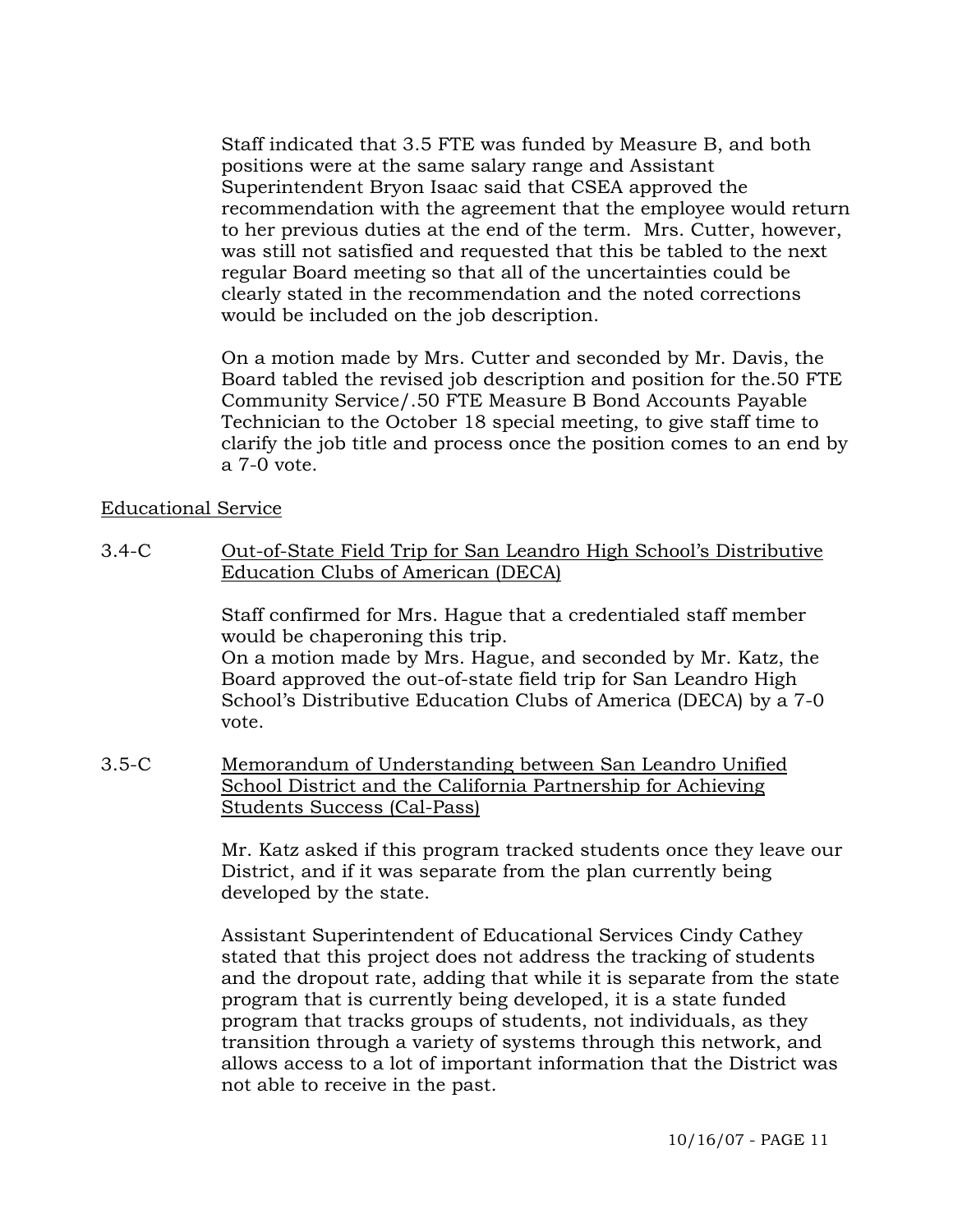On a motion made by Mr. Katz and seconded by Mrs. Cutter, the Board approved the Memorandum of Understanding between San Leandro Unified School District and the California Partnership for Achieving Students Success (Cal-Pass) by a 7-0 vote.

#### Business Operations

#### 4.4-C Keygent Contract for RecoveryMax Benefit Eligibility Review

Mr. Katz stated that while #8 of the contract under Handling of Data and Other Confidential Information states that Kegent *"will protect and safeguard from any oral and written disclosure all confidential information*…" he would like some active measures taken specifically related to the use of encryption or some other tools to ensure the integrity and confidentiality of employee data that leaves the District included in the contract.

Assistant Superintendent of Business Services Chin-Bendib explained that she had worked with this company before and they provided two options: Option 1 would provide a special I.D. and Option 2, a person would come to the District, export the data to his computer, and store it in a safe locked area with a password and key needed to access the information.

In response to Mr. Cassidy, Ms. Chin-Bendib clarified that payment for the services are funded through the General Fund, and the District will reconcile with Keygent to identify cost savings.

A motion was made by Mr. Davis and seconded by Mrs. Cutter to approve the contract with the stipulation that an addendum would be attached clarifying the details of security and encryption; however, the motion died.

After further discussion, the following alternate motion was made:

On a motion made by Ms. Perry and seconded by Mr. Cassidy, the Board tabled this item to either the October 18 special meeting, or to the regular November 6 Board meeting depending upon when the addendum clarifying the details of security and encryption was received by a 7-0 vote.

#### 4.5-C Service Agreement for Paradigm Health Care Services

In light of pending legislation with regards to the elimination of school Medicaid reimbursements, Ms. Perry raised a concern regarding the cost benefits of this program, student eligibility, claim submittal process, percentage of students for fixed costs, and the additional (optional fee) for CRCS services which was not addressed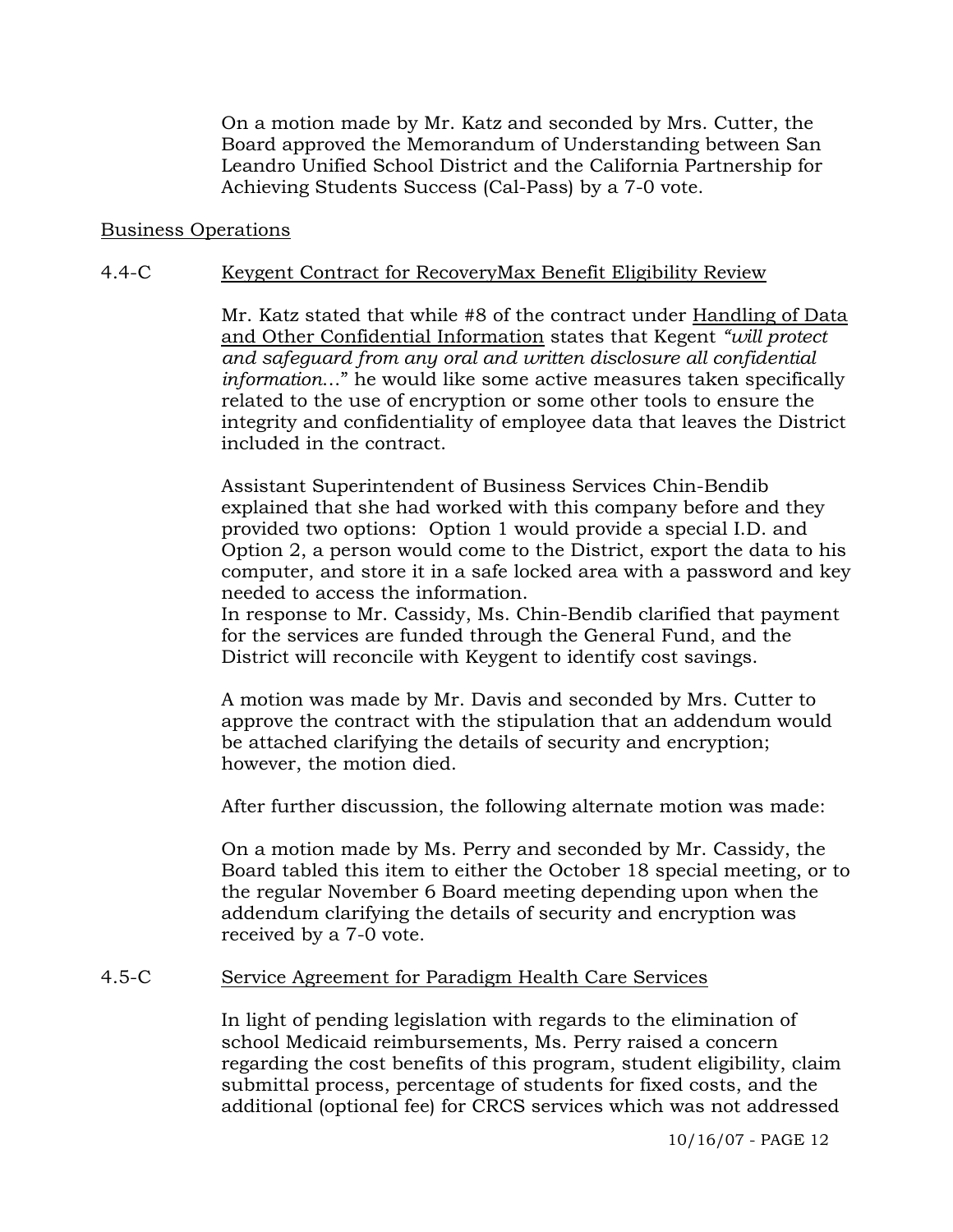in the cover sheet. She felt that there needed to be additional clarifying information presented before action could be taken, and asked that this be tabled until the November 6 Board meeting.

With regards to being time sensitive, Assistant Superintendent Chin-Bendib indicated that while it would be more beneficial the sooner the District submitted the claims, this could be delayed until all the questions were addressed.

On a motion made by Ms. Perry and seconded by Mrs. Hague, the Board tabled the Service Agreement for Paradigm Health Care Services until the November 6, 2007, Board meeting by a 7-0 vote.

## **INFORMATION ITEMS**

Educational Services

# 3.1-I Williams Uniform Complaint Procedures

## Business, Operations

4.1-I Miscellaneous Receipts Miscellaneous receipts in the amount of \$14,218,422.79 have been deposited in the Treasury of Alameda County.

## **ADDITIONAL SUGGESTIONS AND COMMENTS FROM BOARD MEMBERS**

• Mr. Davis asked how the recently signed SB 614, allowing schools to do design build projects, would impact the District and if it was too late for the District to take advantage of this.

 With the possibility of a new dog park in San Leandro, Mr. Davis asked what measures would be taken to be sure that dogs are not walking on the new Bancroft track, suggesting that there needed to be sign posted. Superintendent Lim indicated that City Manager John Jermanis would be facilitating this.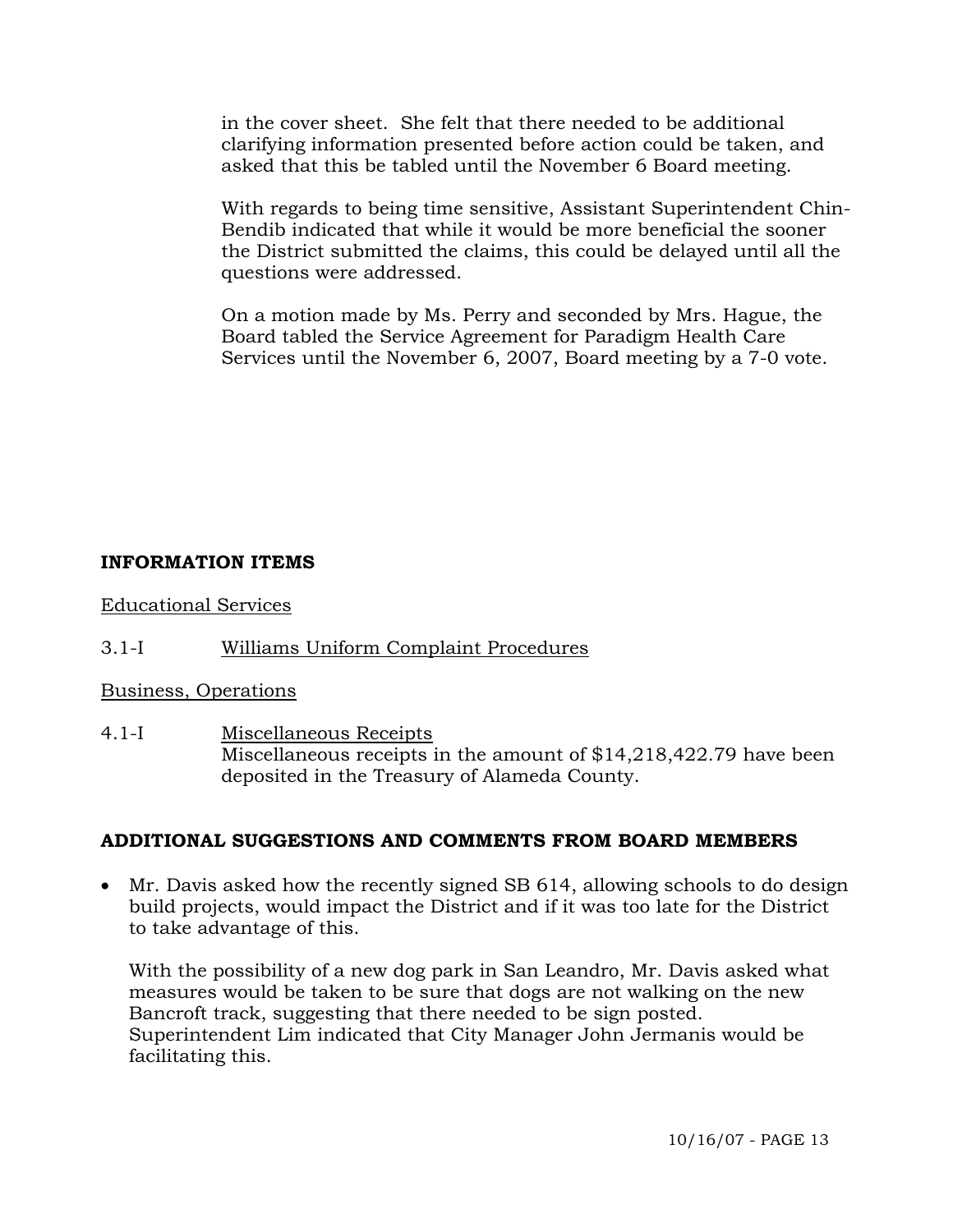- Mrs. Cutter reported that she contacted three editors of San Leandro High School's *Cargo* and discussed how the publication has evolved over the years. Mrs. Cutter would like the Board to acknowledge staff advisor Linda Thurston for all of her work with this "award winning" publication. She asked and received consensus from the Board.
- Mr. Katz expressed his regret that the Board's discussion regarding SLTA President Jon Sherr's request that SLTA be given a standing time on the Board agenda had taken place in closed session and not in open session. He asked that this item be placed on the next Board agenda. In response, the Board shared their thoughts on whether the request fits within negotiations and should be discussed in open session or not, and whether it follows current policy and procedures regarding requests for agenda items. Trustee Perry noted that there was going to be a meeting next week between SLTA and the District and suggested the Board wait until the outcome of that meeting before moving ahead. She asked and received consensus from the Board.

 Mr. Katz noted that currently Board Policy 4040, Employee Use of Technology states that "*If passwords are used, they must be known to the Superintendent or designee so that he/she may have system access*." As a technology professional he felt that there wasn't any need for the Superintendent or designee to know employee passwords, which could possibly lead to employees not being able to access their accounts (noting that many employees have the same passwords to access multiple sites) as well as potential liability for the District. He asked and received consensus from the Board to have the Policy Committee review the existing Employee Use of Technology policy and the use of passwords.

 October 20, from 8-9 p.m., San Francisco will be hosting their "San Francisco Lights Out" campaign, encouraging the community to turn off non-essential lighting to save energy and raise awareness of everyday power consumption. He encouraged the school District, members of the Board, and the community to join in this effort.

 He attended the Healthy Communities meeting, where they discussed what makes schools successful. With regards to Mr. Cassidy's comments on academic performance in relation to poverty, it was noted that it can be offset in many cases by some of the developmental assets measured in the Healthy Kids Survey which shows that students who feel more connected to their community, school and teachers do better despite the higher level of poverty. He encouraged the Board members to think about how we can create a greater sense of community and make our schools the center of the community surrounding them.

• Mrs. Hague commended Food Services' staff for their "appealing, appetizing, and "healthy" presentation at the Bancroft Field ceremony, which was so well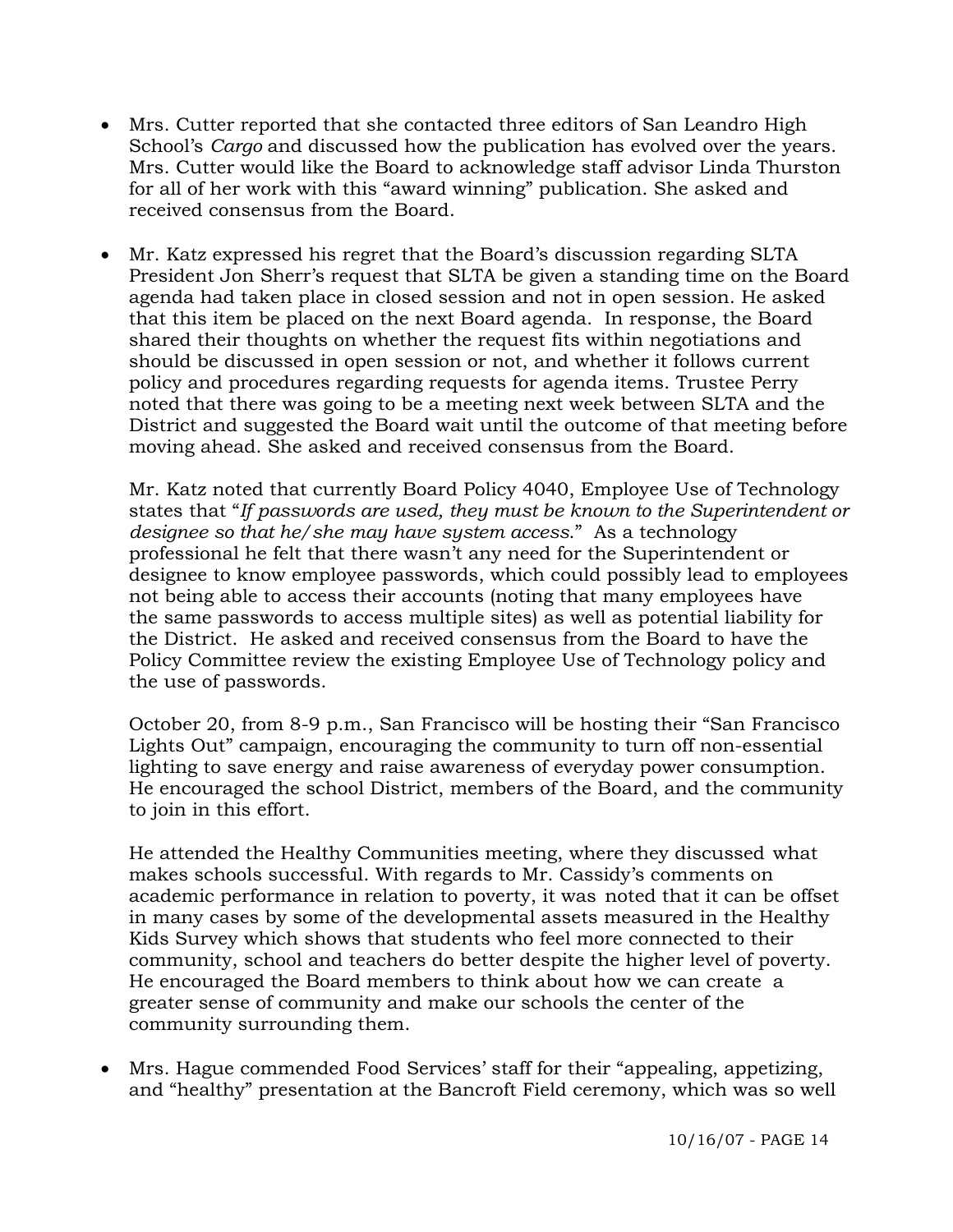received by students, staff and community members. She noted that it would be wonderful if Muir's field could be considered for upgrading.

• Mr. Cassidy requested a copy of the letter sent to the Fair Political Practice Commission, and asked for a copy of the Board expenses year-to-date from the General Fund.

 He referred to an article in the New York Times, entitled "Failing Schools Strain to Meet U. S. Standard", which focuses on No Child Left Behind, and makes a prediction that by 2014 a massive number of California schools will be declared in need of restructuring. He would like to have either the Board or Advocacy Committee discuss advocating for its repeal and draft a resolution. It was the consensus of the Board to discuss, share views, and provide direction to the Advocacy Committee at a future meeting.

 He would also like the Policy Committee to look at the District's hiring practices with regards to hiring particular positions, and felt that there should be system in place under policies. He asked but consensus was not received by the Board.

 He also requested that the Policy Committee look into District's interaction with foundations, adding that CSBA has a sample policy. He asked and consensus was received from the Board.

 He also asked for Board consensus to have the Superintendent develop a priority list on General Fund unrestricted expenditures used for travel/conferences during the school year. It was the consensus of the Board for the Superintendent to prepare such a list of expenditures and include it in the next *Confidentially Speaking*.

• Ms. Perry reported attending the Ability Faire at Madison Elementary School. She felt it would be wonderful if other schools had an opportunity (through assemblies, etc.) to experience this very effective program that raises awareness to sensitivities of student disabilities.

 She attended the BTSA Advisory Council on October 3, reporting that the Council is beginning preparation for the upcoming state's three-day interviews this spring regarding BTSA programs in participating Districts.

 Also on October 3, she, along with Trustee Katz and San Leandro High School teacher Ari Doldid, attended the Civic Education Awards at the Alameda County Office of Education. They made numerous connections with teachers throughout the area and various elected officials, noting that Emery Unified has a program very similar to the high school's Social Justice Academy.

 On October 4 she attended the Even Start Advisory Council, noting the Adult School Even Start program, once again, met all of their goals.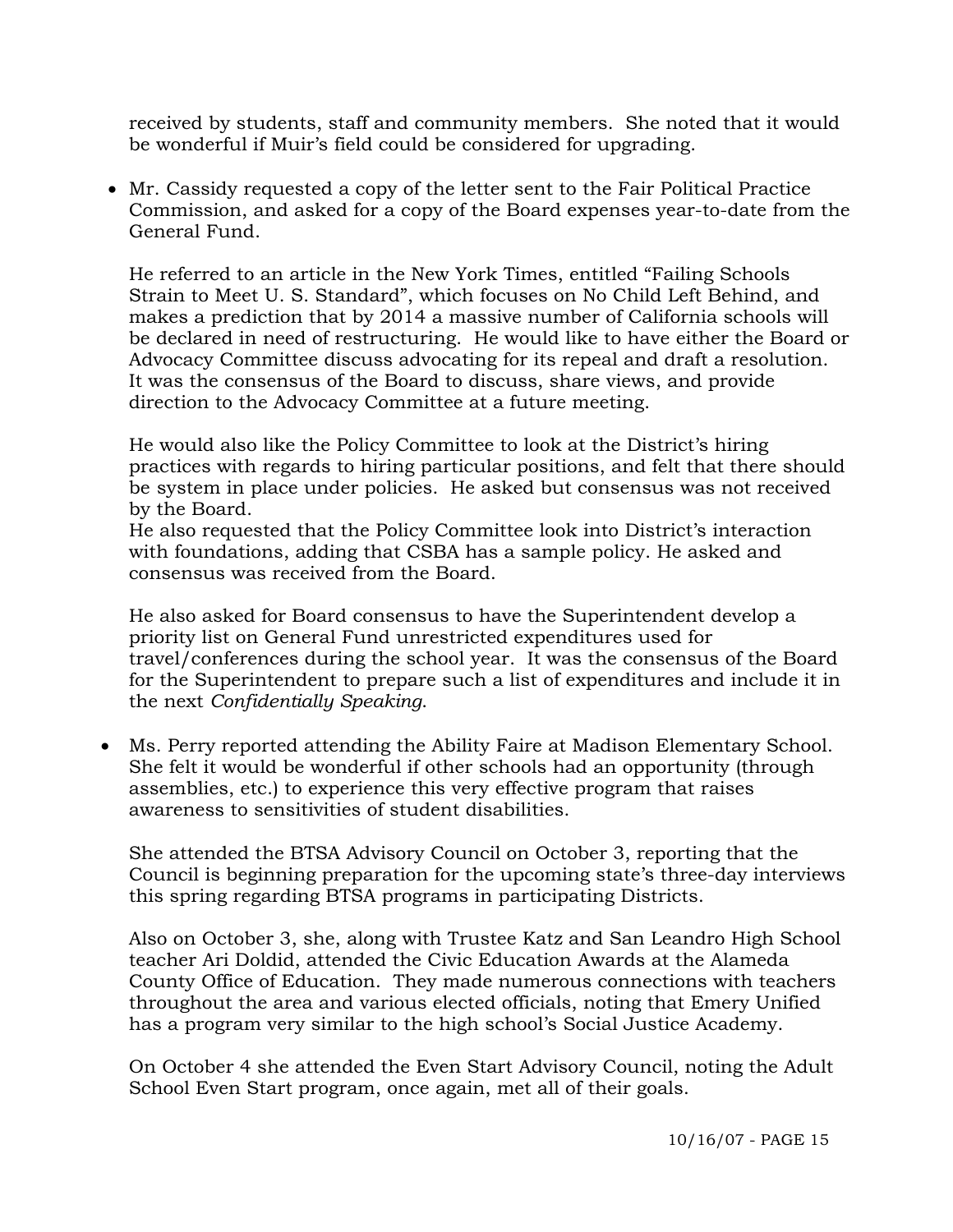She was very impressed with Washington Elementary School's Fall Festival around environmental awareness and felt that Morgan Mack-Rose should be commended for her efforts in coordinating this event. Mrs. Cutter felt it would be more appropriate if she was recognized at the school site. It was the consensus of the Board to recognize Morgan Mack-Rose at an upcoming Board meeting.

Ms. Perry updated the Board on Medical legislation and the impact to the District.

 She reported that MACSELPA would be meeting on October 17. She also will be attending a training called, "Learn More California", offered by ACSA/CSBA that will focus on community engagement around school funding and reform.